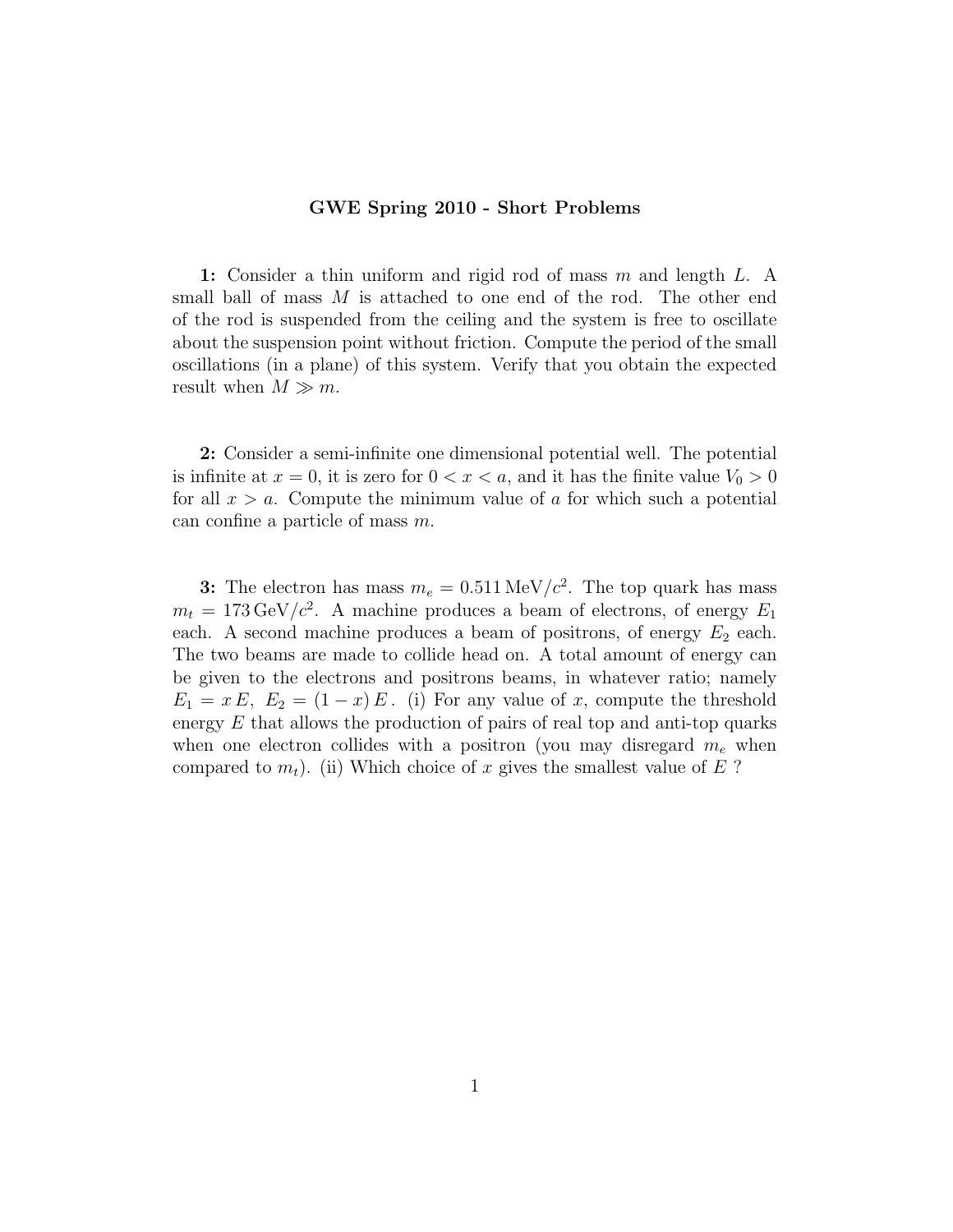## GWE Spring 2010 - Long Problems

1: Two identical objects A and B, of mass  $m$  each, are connected by a spring, of spring constant k. At  $t = 0$  the two objects are at rest, and the spring is in its equilibrium position. For  $t > 0$ , the object A is subject to an external force  $F_{\text{ext}} = F \cos (\omega t)$ , with F and  $\omega$  constant, as shown in Figure 1. Compute the motion of the object B for any  $t \geq 0$ . Neglect all friction.



Figure 1: Long problem 1

2: The neutron has the magnetic dipole moment

$$
\vec{\mu} = \gamma \vec{S} \tag{1}
$$

where  $\gamma$  is a constant, and  $\vec{S}$  is the spin of the neutron.

A nonrelativistic neutron with momentum  $\vec{k}$  is moving in a uniform and constant magnetic field. The interaction between the neutron magnetic dipole moment and the magnetic field gives a term in the hamiltonian  $H$ of this system. (i) Write down the complete hamiltonian  $H$ .

(ii) Assume that the magnetic field is  $\vec{B} = (0, 0, B_z)$ . What are the possible energies for the neutron? What are the corresponding normalized wave functions? (to get the normalization, require that there is a probability one that the neutron is at some place in a large volume  $L^3$ ).

(iii) Answer the same questions as in part (ii), in the case of a magnetic field  $\vec{B} = (B_x, 0, B_z) \equiv |\vec{B}| (\sin \theta, 0, \cos \theta).$ 

(iv) Assume now that  $B_x$  is very small, and can be treated as a perturbation on the problem solved at point (ii), where  $B_x$  was taken to vanish. Starting from the unperturbed solutions obtained in (ii), compute the possible energies of the neutron to first order in  $B_x$ . Compare with the exact energies obtained in (iii).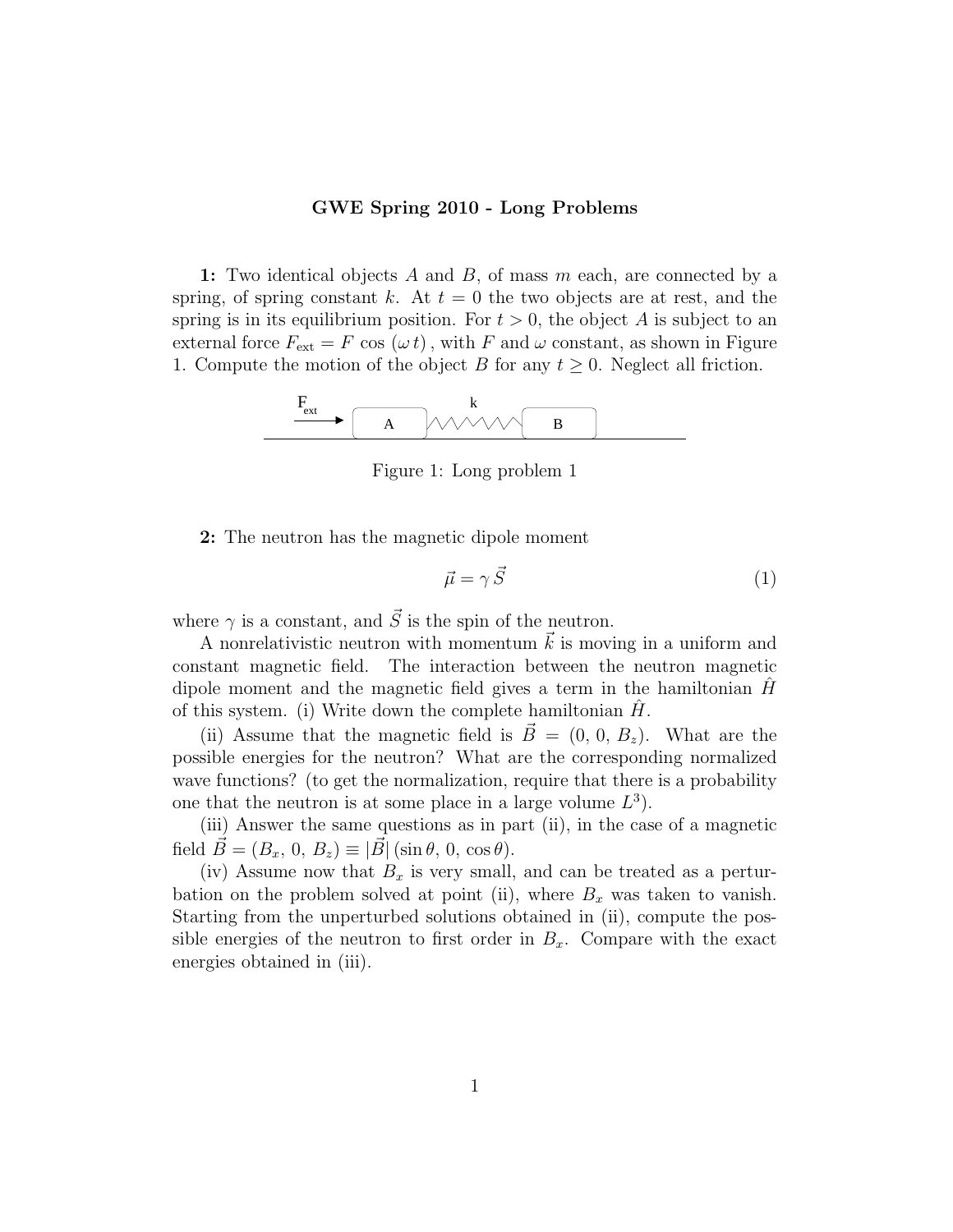**3:** Let  $Z_1(m)$  be the partition function of a single (quantum) particle of mass m in a volume  $L^3$ , at the temperature T.

(i) Consider a system of two such particles, assuming that they do not interact. Denote by  $Z_{2,\text{dist}}(m)$  the partition function of the system assuming that the two particles are distinguishable. Express this quantity in terms of  $Z_1(m)$ .

(ii) Assume now that the two particles are indistinguishable spin zero bosons. Denote by  $Z_{2,\text{base}}(m)$  the partition function for this system. Express this quantity in terms of  $Z_1(m)$  and  $Z_1(m/2)$ .

(iii) Comparing the cases (i) and (ii), calculate (to lowest order in the quantum effects) the correction to the expectation value of the energy of the two particle system due to Bose statistics. In which regime is the correction negligible?

4: Consider a system of two particles, with identical masses, orbiting in a circle around their center of mass. (i) Show that the gravitational potential energy of the system is −2 times the total kinetic energy.

(ii) This relation is true, on average, for any system of particles held together by their mutual gravitational attraction:  $\bar{U}_{\text{potential}} = -2 \bar{U}_{\text{kinetic}}$ , where  $U$ 's are the total amount of potential and kinetic energies, averaged over some sufficiently long time. Suppose that you add a small amount of energy to such system, and then you wait until it equilibrates. Will the particles in the system, on average, move faster, or more slowly? Explain.

(iii) Compute the potential energy for a uniform spherical distribution of particles of radius R and total mass M.

(iv) Assume that a star can be modeled by an ideal gas of particles obeying classical statistics, at the same temperature  $T$ , which interact among themselves only gravitationally. Estimate the temperature of a star of mass  $M = 2 \times 10^{30}$  Kg and radius  $R = 7 \times 10^8$  m. Assume for simplicity that the star contains only protons and electrons.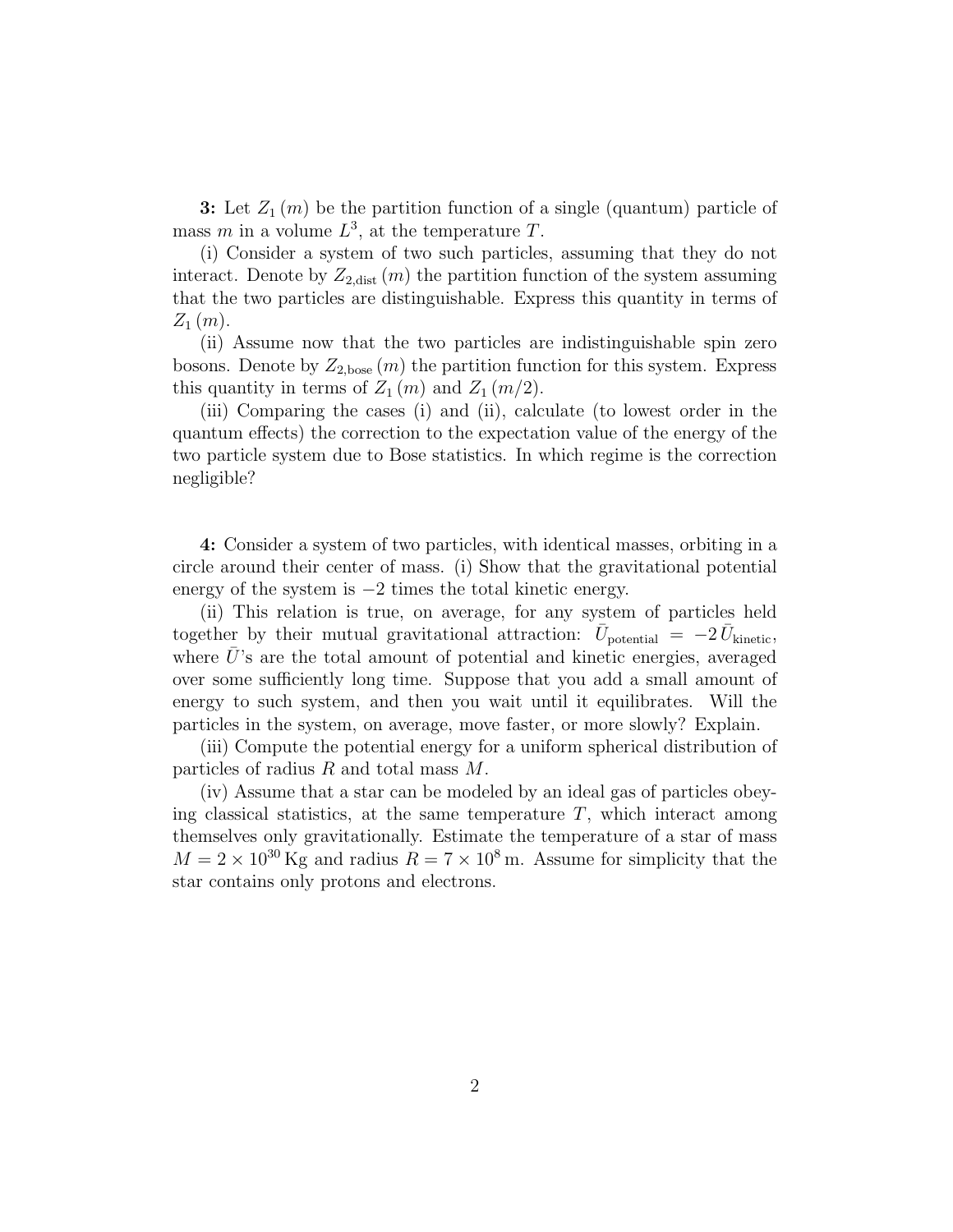5: Consider a uniform infinitely long cylindrical wire, of cross section area A, with a current I flowing through it. Consider a charged object, of charge  $q > 0$ , moving parallel to the wire, with speed v. The object is outside the wire, at the distance d from it  $(d \gg \sqrt{A})$ . The wire is neutral, and the object moves in the direction opposite to the flow of the current in the wire.

(i) Compute the magnitude and direction of the magnetic force  $\vec{F}$  acting on the charged object.

(ii) Assume the following idealized situation for the wire: the wire is made of only protons and electrons, uniformly distributed within it. The proton and electrons have the same number density  $n(n)$  has dimension of inverse volume). The protons are at rest, while all the electrons move with the same velocity  $\vec{v}$ . Assume that this velocity is equal (both in magnitude and direction) to that of the outside object. Express the current  $I$  in terms of v (and of any other relevant parameter), and insert this expression in the formula for the magnetic force computed in (i).

All the above statements are made by an observer  $\mathcal O$  at rest with respect to the wire. Consider now the same situation in the rest-frame of the outside charged object.

(iii) Does the object experience a magnetic force in this frame?

(iv) Compute the number densities of protons  $(n'_+)$  and electrons  $(n'_-)$ inside the wire in this frame (hint 1: the electric charge of any individual particle is the same in both frames; hint 2: notice that, due to the symmetry of the problem, there is a simple relation between the ratio  $n'_+/n$  and the ratio  $n'_-/n$ ).

(v) Compute the linear charge density of the wire in this frame (charge per unit length along the wire). Compute the force  $\vec{F}'$  acting on the outside object in this frame.

(vi) Show that the resulting ratio  $\vec{F}'/\vec{F}$  is only function of the  $\gamma$  factor between the two frames, and of no other parameters. Show that this result is the one you would have expected, given that  $\vec{F} = \Delta \vec{p}/\Delta t$ ,  $\vec{F'} = \Delta \vec{p'}/\Delta t'$ , and how  $\Delta p \overrightarrow{p}$  and  $\Delta t$  are related to  $\Delta p$ <sup>'</sup> and  $\Delta t'$ .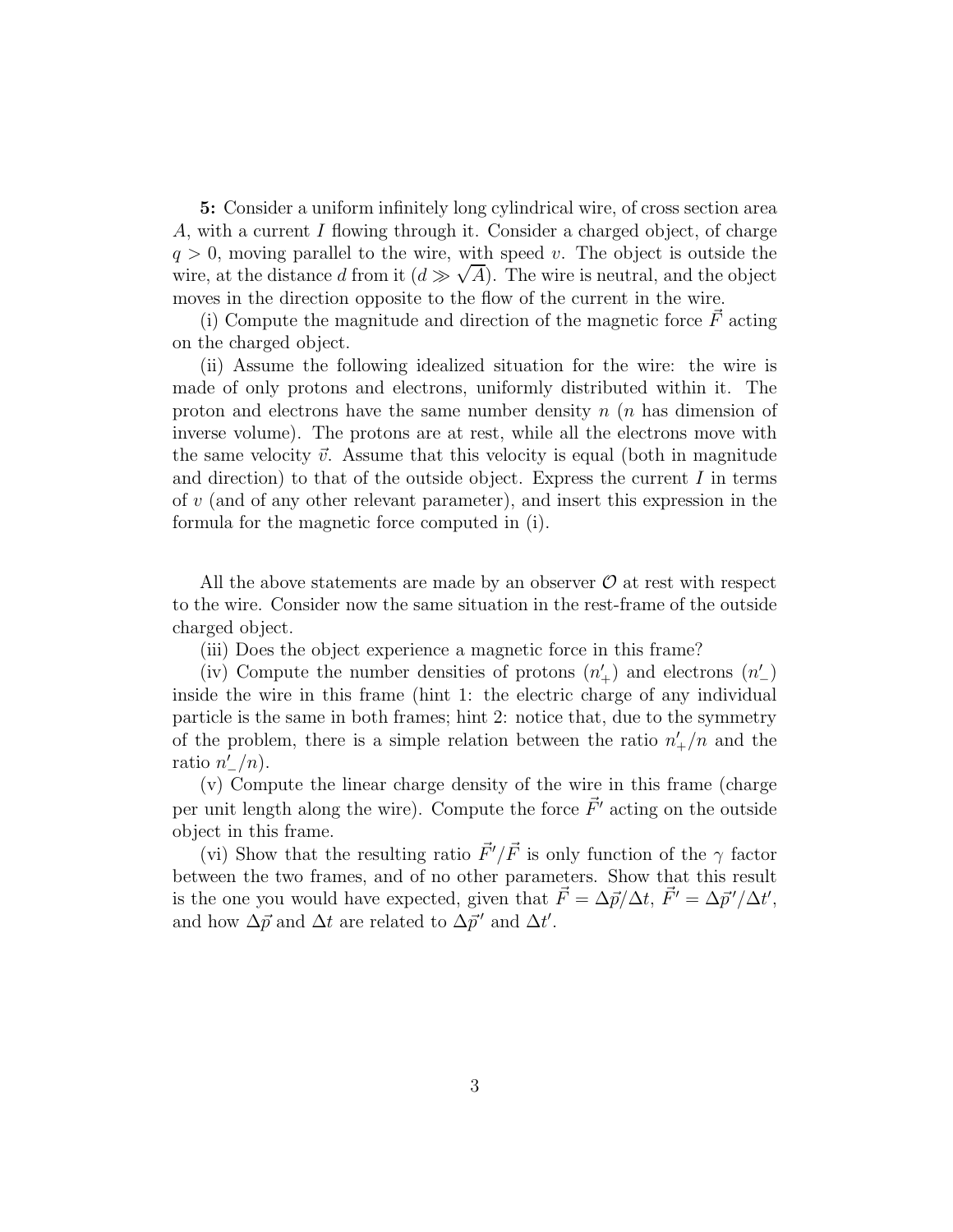6: A particle of mass  $m$  is confined to slide on the surface of an "upside" down" cone with semi-angle  $\alpha$ , as shown in Figure 2, and is subject to the constant gravitational field of the Earth surface. The axis of the cone is on the z−axis. Neglect any form of friction for points (i) and (ii).

(i) Write down the Lagrangian for this particle, using the coordinates  $r$ and  $\theta$ , defined by  $x = r \cos \theta$  and  $y = r \sin \theta$  (notice that r and  $\theta$  completely specify the position of the particle on the surface of the cone). Write down the Euler-Lagrange equations, obtained from this Lagrangian, that describe the motion of the particle.

(ii) For appropriate speed  $|\vec{v}|$ , the particle can move on a horizontal - and therefore circular - trajectory with  $z = \overline{z} = \text{constant}$ . Write down the relation between  $\bar{z}$  and the speed. Write down the total energy for the particle in this motion.

(iii) For this part only, assume that the cone is filled by some viscous medium, so that the particle is subject to a dragging force  $\vec{F}_{drag} = -b \vec{v}$ , where b is constant and  $\vec{v}$  is the velocity of the particle. Assuming that the particle is initially (at  $t = 0$ ) on a circular horizontal orbit, with height  $\bar{z}_0$ , and that the effect of the drag is small, so that the orbits of the particle can be approximated as circular at all times (with a very slowly decreasing radius, due to the drag), compute the time evolution of the height of the particle  $\bar{z}(t)$ .



Figure 2: Long problem 6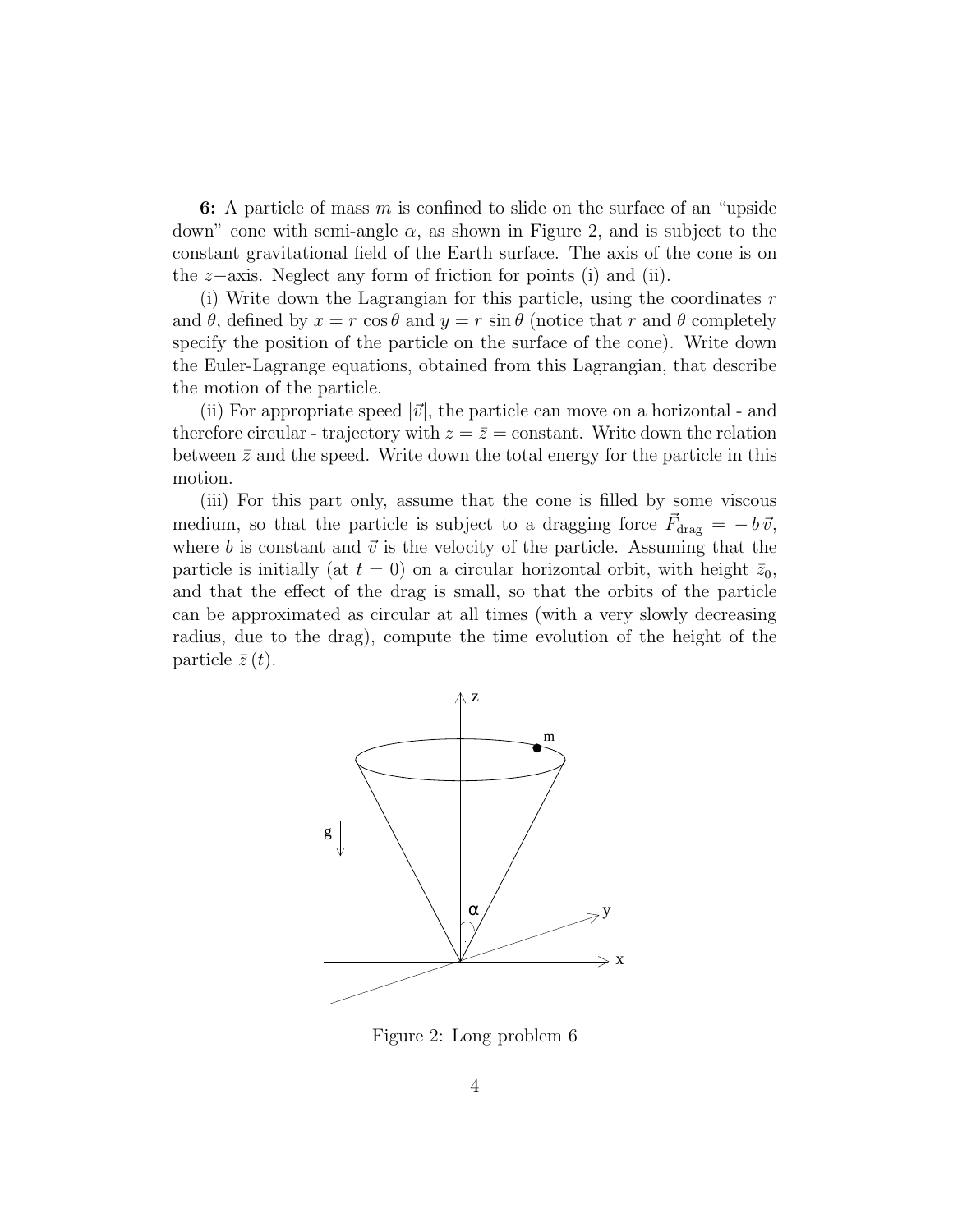4: A very long linear solenoid is made of n circular loops per unit length. The area of each loop is A. The current in this solenoid is increased linearly with time,  $I = \alpha t$ , where  $\alpha$  is a constant. (i) What is the magnetic field inside this solenoid?

The solenoid is placed perpendicularly to a planar circuit, as shown in Figure 1 (the solenoid extends both inside and outside the page, for a distance much greater than the dimensions of the circuit; the arrows on the figure show the direction of the current in the loops of the solenoid). The circuit shown in the figure consists of two resistors, of resistances  $R_1$  and  $R_2$ , and two voltmeters. The internal resistances of the two voltmeters are much greater than  $R_1$  and  $R_2$ . (ii) What are the magnitudes of the potential differences  $V_1$  and  $V_2$  measured by the two voltmeters?



Figure 1: Short problem 4

5: Consider two identical and coaxial superconducting loops. Each loop has self-inductance L. Initially, the two loops are very far apart from each other, and a current  $I$  flows in each of them; the currents in the two loops have the same direction. Starting from this initial configuration, the two loops are then "translated" one on the top of the other, and superimposed (you can assume that they do not touch, although their distance becomes negligible). What is the final current in each of them? What are the initial and final energies of the system?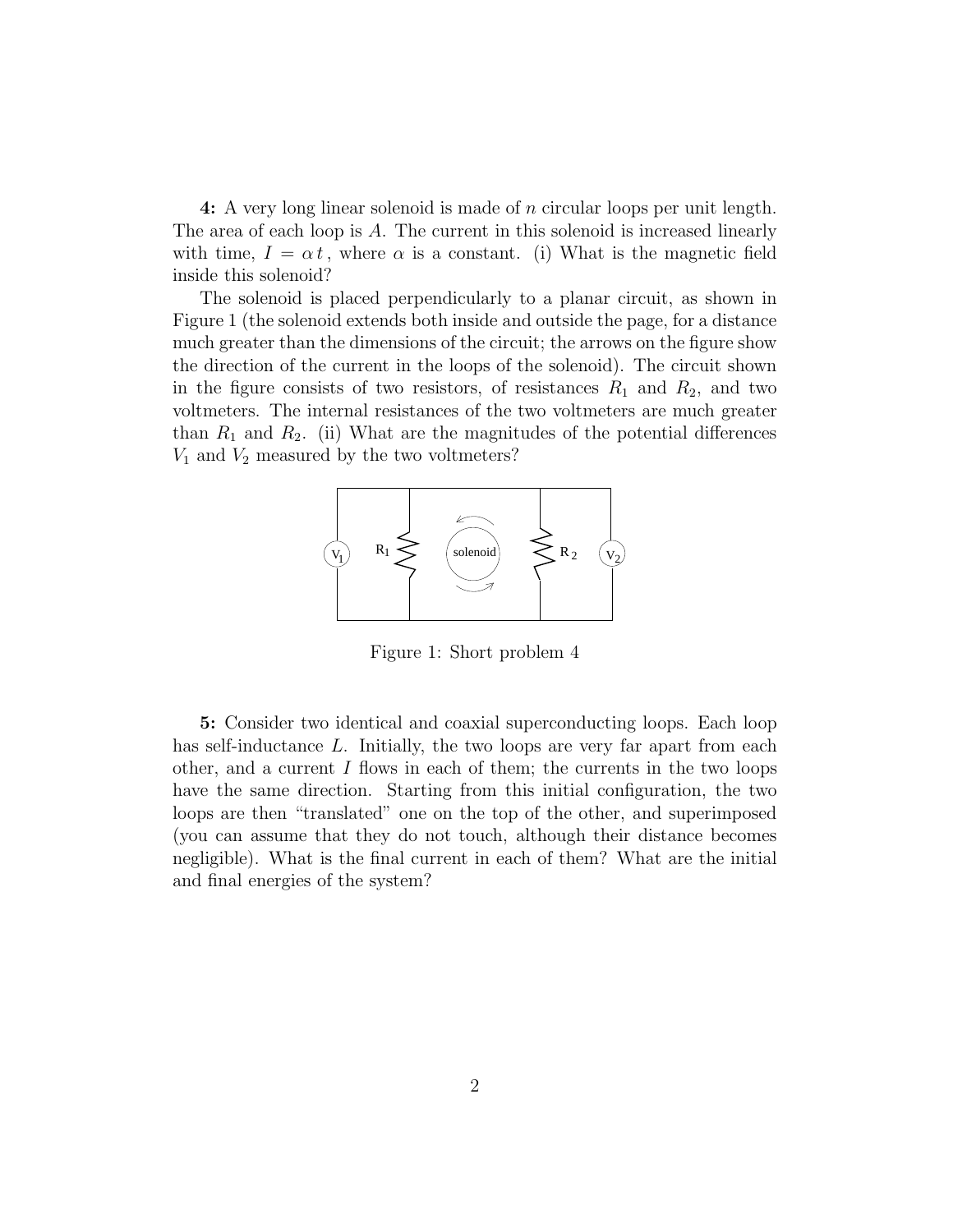6: Two parallel perfectly black planes are in a vacuum, and are kept at constant and different temperatures  $T_1$  and  $T_2$ . Denote by  $\Phi$  the heat flux between these two planes. If a third perfectly black plane is inserted between these two planes, the system reaches a new steady state, for which the flux between the two external plates is  $\Phi' \neq \Phi$ . Compute the ratio  $\Phi'/\Phi$ .

7: A nonrelativistic particle of mass m and electric charge  $q$  is in the ground state of a one-dimensional simple harmonic oscillator potential  $V(x) =$  $m \omega^2 x^2/2$ . Recall that the normalized wavefunction for this state is

$$
\psi = \left(\frac{m\omega}{\pi\hbar}\right)^{1/4} \exp\left(-\frac{m\,\omega\,x^2}{2\hbar}\right) \tag{1}
$$

At some moment, a uniform electric field in the  $x$  direction is switched on very quickly (i.e., on a timescale which can be regarded as instantaneous for this problem), and is then kept constant. (i) Show that the new (i.e., with the electric field switched on) potential to which the particle is subject is of the simple harmonic oscillator type. (ii) Compute the probability that the particle is found in the ground state of this new potential.

8: The latent heat of melting for ordinary ice is 334  $J/q$ . Use this and your own experience on how the volumes of ice and water differ to determine the sign and estimate the slope of the melting curve for water in the  $p - T$ (pressure and temperature) plane.

**9:** An engine with 1 mol of an ideal gas starts at  $V_1 = 26.9$  liters and performs a cycle consisting of four steps:

- 1. Heating at constant pressure to twice its initial volume,  $V_2 = 2 V_1$
- 2. Isothermal expansion at  $T_2$  to  $V_3 = 3V_1$
- 3. Cooling at constant volume to  $T_1 = 250$  K
- 4. Isothermal compression to its original volume  $V_1$

Assume that the molar heat capacity at constant volume for this gas is  $C_V =$ 21 J/K. (i) Calculate the P, V, T (pressure, volume, temperature) points,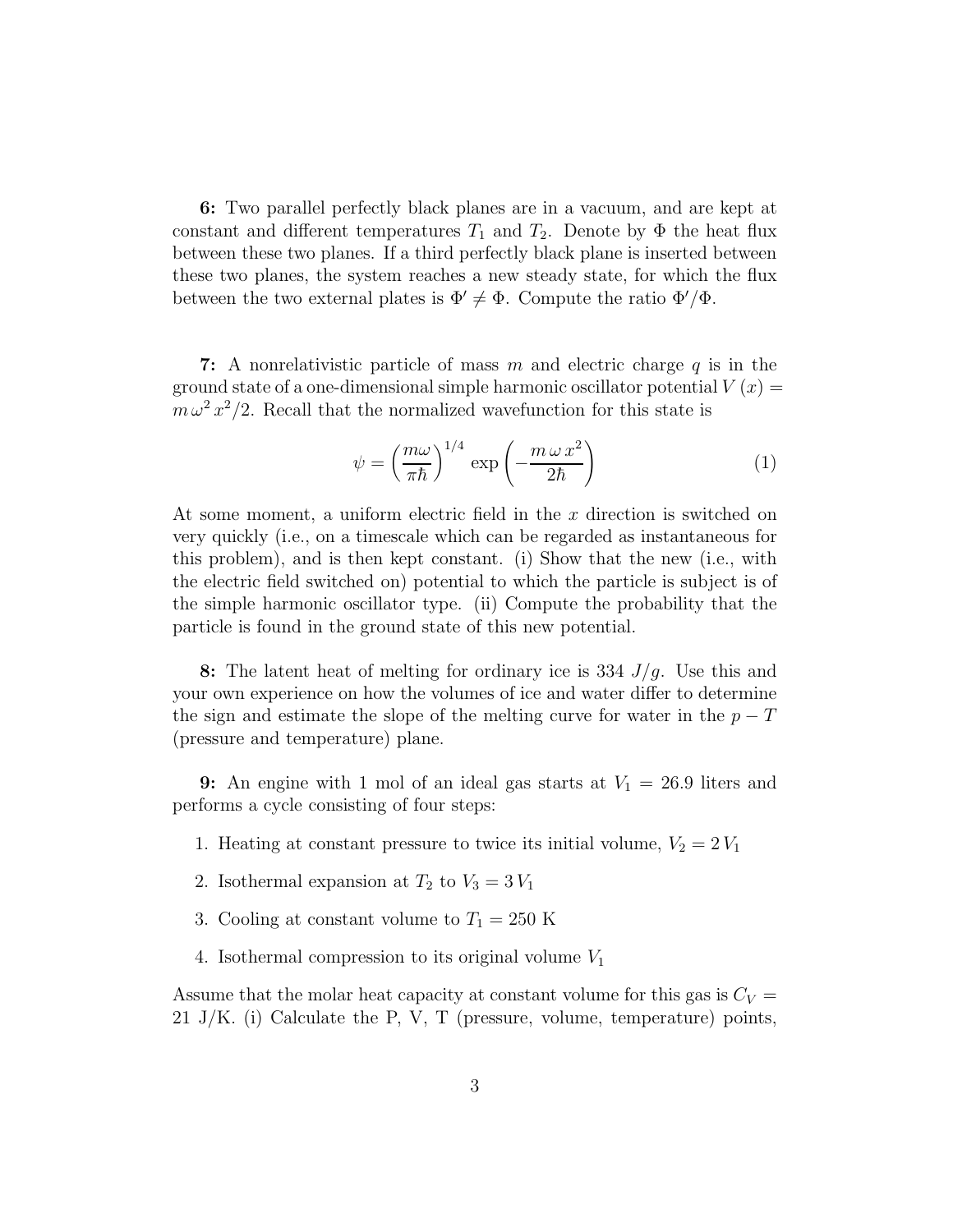and draw the engine cycle on a P-V diagram. (ii) Determine the efficiency of this engine.

10: A particle of mass M is initially moving along the  $x$ -axis, with constant speed  $v$  (as measured in the laboratory frame), which can vary from 0 to near the speed of light. This particle decays into two identical particles of mass m, with isotropic probability in its rest frame. In the following, unprimed quantities are in the laboratory frame, while primed quantities are in the rest frame of the initial particle. Choose the x and  $x'$ axis of these two frames to coincide. Denote by  $\vec{p}$  the momentum of one of the decay products. Choose the axes such that  $p_z = p'_z = 0$ . Denote by  $\theta$  the angle in the laboratory frame between the x−axis and the velocity of this decay product ( $\theta = 0$  if the decay product moves in the direction of the initial particle). The corresponding angle  $\theta'$  in the rest frame of the initial particle is shown in Figure 2. (i) For a given  $\theta'$ , compute  $p'_i$  $x'$ ,  $p'_y$ ,  $p_x$ ,  $p_y$ , and determine the relation between  $\theta$  and  $\theta'$ . (ii) Consider a beam of many such initial particles, all moving along the same straight line with velocity v. Consider the value of v for which, in the laboratory frame, half of the decay products are emitted inside a cone forming an angle  $\theta \leq \theta_0$  with the direction of the initial beam. Find the relation between  $\theta_0$  and v, as v varies from 0 to the speed of light.



Figure 2: Short problem 10